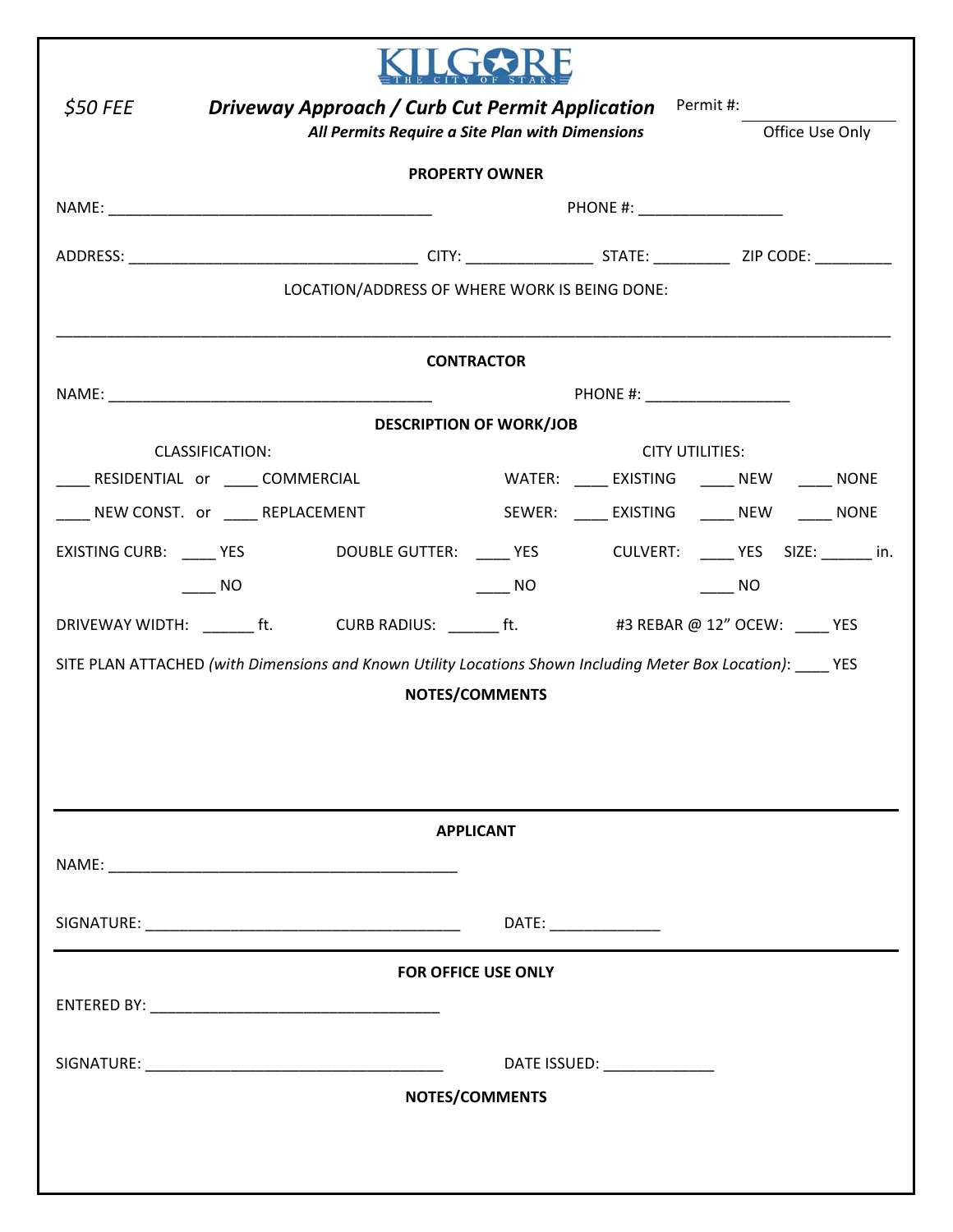## TABLE 2-10 DRIVEWAY DESIGN STANDARDS

|                                                  | Driveway Approach      |         |                      |         |  |
|--------------------------------------------------|------------------------|---------|----------------------|---------|--|
| Land Use                                         | Approach Width in Feet |         | Curb Radius* in Feet |         |  |
|                                                  | Minimum                | Maximum | Minimum              | Maximum |  |
| <b>RESIDENTIAL</b>                               |                        |         |                      |         |  |
| Single Family                                    | 10                     | 17      | 5                    | 10      |  |
| <b>Attached Housing</b>                          | 20                     | 24      | 15                   | 30      |  |
| NON-RESIDENTIAL                                  |                        |         |                      |         |  |
| Office                                           | 24                     | 30      | 15                   | 30      |  |
| <b>Retail (except Service)</b><br><b>Station</b> | 24                     | 30      | 15                   | 30      |  |
| <b>Service Station</b>                           | 24                     | 40      | 15                   | 30      |  |
| Industrial                                       | 24                     | 45      | 25                   | 50      |  |
| <b>DIVIDED DRIVEWAYS**</b>                       |                        |         |                      |         |  |
| Non-Residential                                  | 18                     | 24      | 15                   | 40      |  |

\* Or chamfer distances where driveway attaches to a Country Lane

\*\* Must have raised median at least 6 feet wide; approach widths are for each side.

NOTES:

- a. The minimum and maximum approach widths are for the point where curb radii (from the public street) end or the approach width at the right-of-way line.
- b. Where the width of an aisle changes or where the approach width is different from the width of the aisle or driveway farther into the property, the following formula shall be used to determine the minimum taper length:

 $L = 20 X W$ 

Where:  $L = \text{taper length}$ 

 $W =$  difference in width

C. Driveway Storage

Driveway storage shall be defined as the distance between the street right-of-way line and the near side of the first intersecting interior aisle. The minimum length of this storage shall be as provided for in Table 2- 11.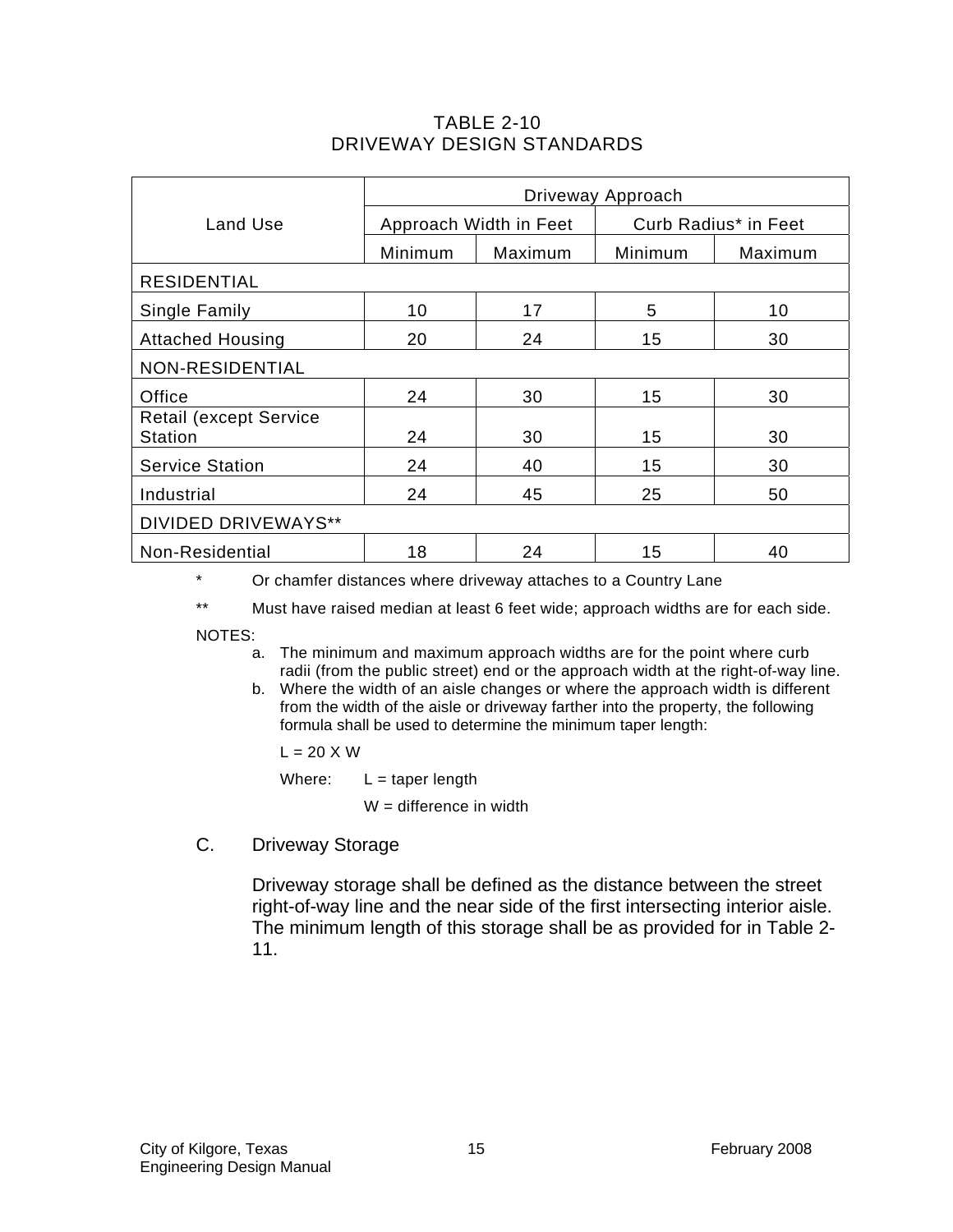